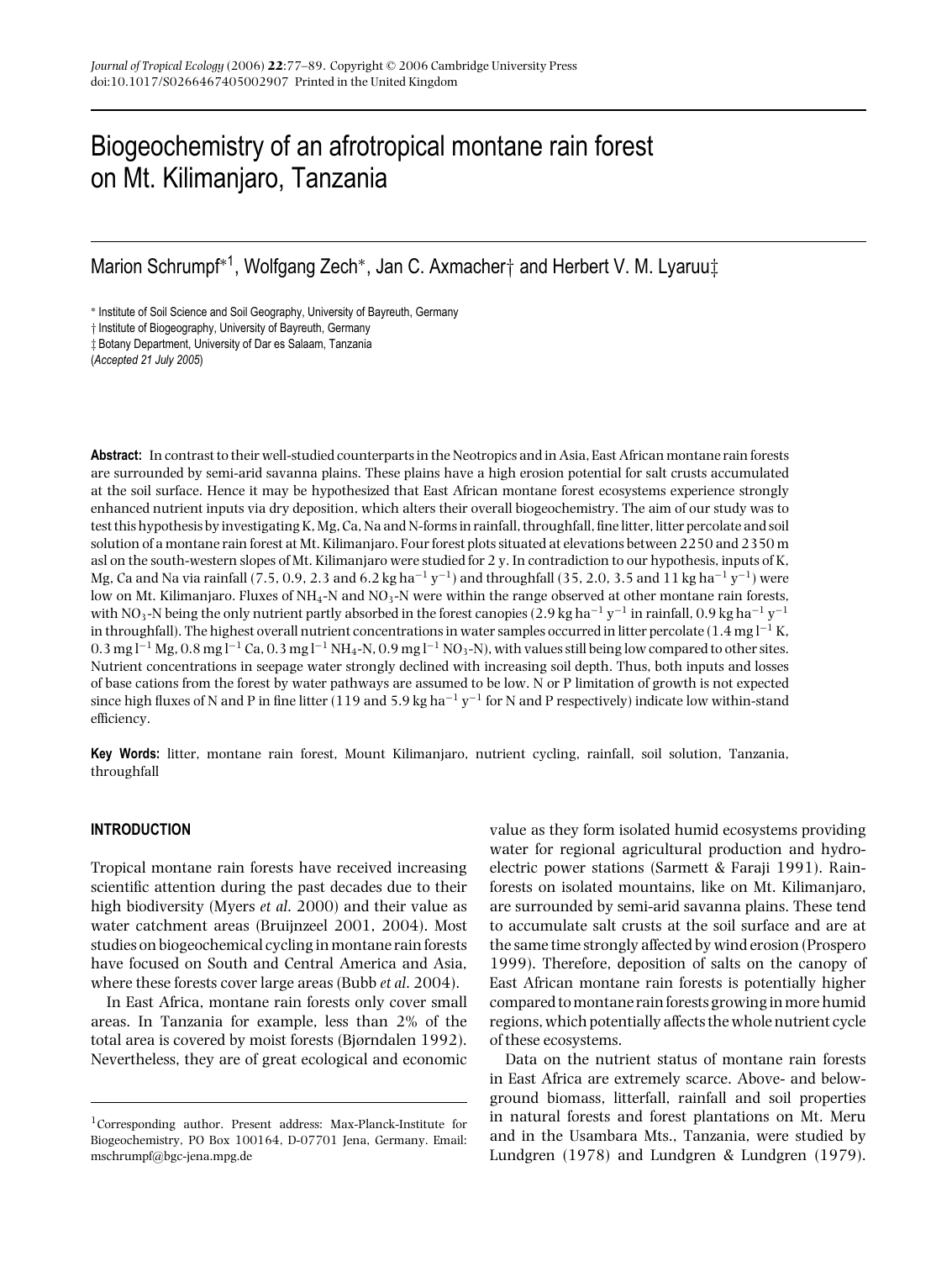On Mt. Kilimanjaro, possible effects of the conversion of natural forests to forest plantations on major soil properties and changes in the run-off regime have so far only been analysed in the cultivated zone below the montane rain forests (Iseki *et al*. 1981, Maro *et al*. 1991, Mizota *et al*. 1988, Sarmett & Faraji 1991).

In our study, we wanted to investigate whether different aspects of the biogeochemistry of East African montane rain forests differ from montane rain forests elsewhere. In order to explore this question, a mature montane rain forest on the south-western slopes of Mt. Kilimanjaro, Tanzania was chosen as an example. In addition to concentrations and fluxes of main nutrients in rainfall, throughfall and litterfall, we analysed nutrient concentrations in the forest floor percolate, the soil solution and stream water. For our analysis, we were particularly interested in the following three questions:

- (1) Due to theisolation of thehumid afrotropicalmontane rain forests in a salt-affected semi-arid savanna environment, the forest ecosystems potentially experience high intakes of nutrients via wet and dry deposition from the surrounding savanna. Is this effect visible in nutrient fluxes via rainfall and throughfall?
- (2) Are the assumed high nutrientinputs reflectedin high nutrient concentrations in below-ground seepage water, or are nutrients widely retained within the forest ecosystem?
- (3) N or P might be limiting factors in the tropical montane rain forest of Mt. Kilimanjaro due to low mineralization rates and a high P fixation capacity of volcanic soils. Is this evident from litter analyses?

# **METHODS**

## **Study area**

The study was conducted on the humid south-western slopes of Mt. Kilimanjaro above Machame village. At an altitudinal range between 2250 and 2350 m, four plots of old-growth forest with intact closed canopy were selected (3◦8 S, 37◦14 E).

According to Hemp (2002), the mature forest in the study area can be classified as middle montane *Ocotea*– *Podocarpus* forest dominated by *Ocotea usambarensis* Engl. trees in association with *Podocarpus latifolius* R. Br. Similarly, Lovett & Urono (1994) classified the forest at Mt. Kilimanjaro between 1600 and 2700 m as montane forest, and the area above 2400–2500 m as upper montane forest. The canopy reaches heights of 40 m, and the forest is characterized by a high density of epiphytes (Hemp *et al*. 1999), with lower portions of tree stems usually completely coated by an epiphyticlayer. Thislayer mainly consists of bryophytes and reaches a thickness

of more than 10 cm. A large number of pteridophytes are also contained within the epiphytic layers. The hydrologicalimportance of the diversity and total biomass of lower plants in the forest of Mt. Kilimanjaro was emphasized by Pócs (1991). Lists of vascular plant species on the plots are presented in Axmacher (2003).

The Kilimanjaro region experiences a bimodal rainfall distribution with rainy seasons lasting from March to June and from November to December. For the most humid southern slopes of the mountain at 2200 m, Røhr & Killingtveit (2003) reported a rainfall maximum of more than 3500 mm. Temperature measurements carried out in the study area on 50 days from May to October and hence covering both parts of the main rainy season and the long dry season revealed a median daily minimum temperature of 8.7◦C and a maximum of 14.8◦C. The soils in the study area have developed in volcanic ash layers of different age deposited on lavas of the Lent Group (phonolites and trachyandesites; Downie & Wilkinson 1972).

# **Study design**

The study was conducted on four plots of  $400 \text{ m}^2$  each. The minimum distance between neighbouring plots was 130 m, the maximum distance 340 m. In order to avoid a strong influence of erosion, surface run-off and subsurface lateral flows, all plots had an inclination of less than 10◦. A soil profile was established in the vicinity of each plot to a maximum depth of 2.3 m in order to assess main soil properties. Samples were taken by horizon from three sides of the pit walls for laboratory analyses. Homogeneity of soils on the plots was verified by soil coring. Litter was collected from the organic soil layers separately for the L, Oi and Oa horizons at five locations per plot.

For throughfall measurement, all plots were equipped with 8–10 randomly distributed collectors consisting of a sharp-rimmed funnel (115-mm diameter) and a 2-l collecting bottle (polyethylene). The lower 100 mm of the collectors were buried in the ground so that the funnel rim was about 350 mm above the ground. The funnel outlet was covered by a 1-mm plastic mesh to avoid contamination of the samples by litter, and a table-tennis ball was placed in the funnel to reduce evaporation. If necessary, the funnel was cleaned after each sampling, whereas all collecting bottles were cleaned at least twice a year using a brush and deionized water. In a nearby forest gap, five raincatchers of similar construction were installed 1.5 m above the ground for rainfall sampling.

Four free-draining litter percolate collectors were installed below the dense root mat in the Oa horizon of the litter layer at each plot. These consisted of square plastic boxes with a side length of 285 mm and a height of 80 mm. Each box was covered with a 1-mm mesh net and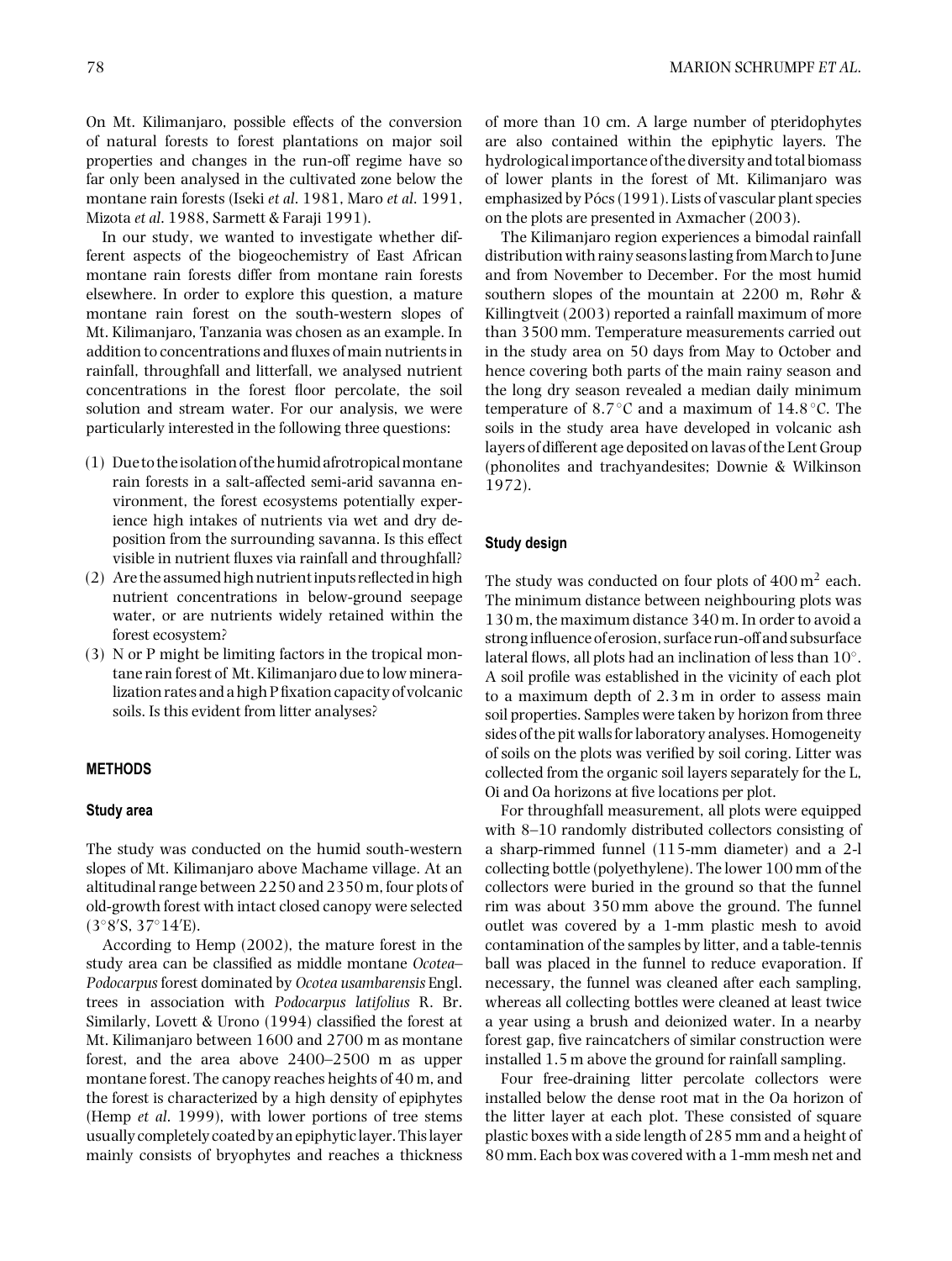connected via a silicon tube to a polyethylene sampling bottle. Suction cups (SKL100, ceramic cup K100, UMS, Munich) for soil water extraction were installed at soil depths of 0.15, 0.30 and 1.00 m in three replicates per plot. Cups from different depths were grouped in a triangle with 1 m side length, with three triangles situated in a larger triangle with a distance of 5 m to a pump (Vacuum case VK-3, UMS, Munich) located at the plot centre. Suction cups were installed in holes created by a soil corer with a similar diameter as the suction cups. As the hole diameter increased by several mm at the uppermost part during the extraction of the corer, the immediate surroundings of the suction cups were filled with suspended soil material of the corresponding soil horizon to prevent preferential flow along the sampler tube and to ensure direct contact with the soil. The shaft was further sealed with a silicon ring (0.1-m diameter) at the soil surface. One day before sampling, the pumps were started to create a constant suction of 400 hPa for 24 h. On each plot, samples of equal soil depth were combined in one Duran glass bottle. Stream water samples were collected regularly using polyethylene bottles submersed in a small catchment at 2220 m elevation, some 400 m away from the study plots in mature forest.

Square litter collectors with 0.5 m side length covered with a polyethylene net (1-mm mesh) were placed horizontally 0.25 m above the ground on three plots in two replicates each in order to estimate litterfall.

#### **Sampling procedure and sample treatment**

All samples collected during the first 2 mo were discarded to avoid effects caused by the installation of the equipment. Starting from May 2000, water samples from raincatchers, throughfall gauges, litter percolate collectors and suction cups were sampled twice a week (alternating every 3 and 4 d). Installation of the litter percolate collectors was only completed in October 2000, so that the respective data are lacking for the first 5 mo. Whilst water volumes were reported separately for each rain and litter percolate collector, volume-weighted composite samples representing thewhole plotwere taken in the field. Later on, water samples from individual sampling dates were combined to composite samples of 14-d periods and stored frozen. Samples of rain and litter percolate were mixed volume-weighted, while equal portions were used for the soil solution samples as no reliable information about the below-ground water fluxes was available. On three sampling occasions, samples had to be excluded from mixed samples as either data on volume or samples were missing. Suction cups extracted soil water regularly except for dry periods mainly in September and October. Whenever no soil solution was available for individual times and soil depths, mixed

samples were made of the remaining samples of the 14-d period. From May 2001 onwards, sampling frequency was reduced to weekly collections.

Litterfall samples were taken on a monthly basis starting from November 2000. Litter samples were also combined for each plot and stored after air-drying.

#### **Chemical analyses**

Analyses of the mineral soil were carried out on airdried samples (40 °C) of the fraction  $\langle$  2 mm, pH was determined using  $H_2O$  and  $0.01$  M CaCl<sub>2</sub> at a soil : solution ratio of 1 (m) : 2.5 (v) with a standard combined electrode with integrated temperature probe (WTW SenTix 41 pH 330). Total carbon  $(C_t)$  and nitrogen  $(N_t)$  contents were analysed on ball-milled samples using a total element analyser (Elementar Vario EL). Exchangeable cations  $(K, Ca, Mg, Na, Al)$  were extracted by a 0.5 M NH<sub>4</sub>Cl solution (Trüby & Aldinger 1989) and measured by atomic absorption (Varian SpectrAA 400). The ECEC was calculated as the sum of the exchangeable base cations and exchangeable Al. Dissolution of Al was tested in a 0.2 M oxalate solution at pH 3 (Schwertmann 1964) to get Al bound in metal-humus complexes, allophane, imogolite and ferrihydrite  $(Al<sub>o</sub>)$ . Al in extracts was measured by atomic absorption. Particle size distributions were analysed using field moist samples, which were stored at temperatures around 4 ◦C. Soil samples were dispersed by shaking 5 g of soil in 20 ml 0.1 M  $Na_4P_2O_7$ solution added to 500 ml water overnight. Sand-size particles were removed by sieving, silt and clay contents were determined using the pipette method (Gee & Bauder 1986). The P retention capacity was measured in only one soil profile following the method of Burt (1996).

Rainfall, throughfall and litter percolate solutions were filtered through ash-free filter paper with a pore size  $< 2 \mu m$  prior to analyses (Schleicher & Schuell, blue band  $589<sup>3</sup>$ ). Therefore, overall solute concentrations were probably slightly overestimated since not only dissolved elements ( $< 0.45 \mu m$ ), but also elements in particles  $\langle 2 \mu m \rangle$  were involved in chemical analyses. Litter samples from the soil litter layer as well as from the litter collectors were oven-dried in the laboratory (70  $\degree$ C), ground, and digested with concentrated HNO<sub>3</sub> under pressure for nutrient analysis (after Heinrichs *et al*. 1986). Determination of total N and S concentrations was conducted on ball-milled samples using a total element analyser (Elementar Vario EL). Flame absorption spectrometry (AAS; Varian SpectrAA 400) was used to measure element concentrations of K, Mg, Ca and Na in water samples and plant extracts.  $NO<sub>3</sub>$ -N and NH<sub>4</sub>-N in rain and soil solution samples were analysed with a Segmented Flow Analyser (SAN plus SYSTEM, SKALAR), as were the P concentrations in plant extracts. For one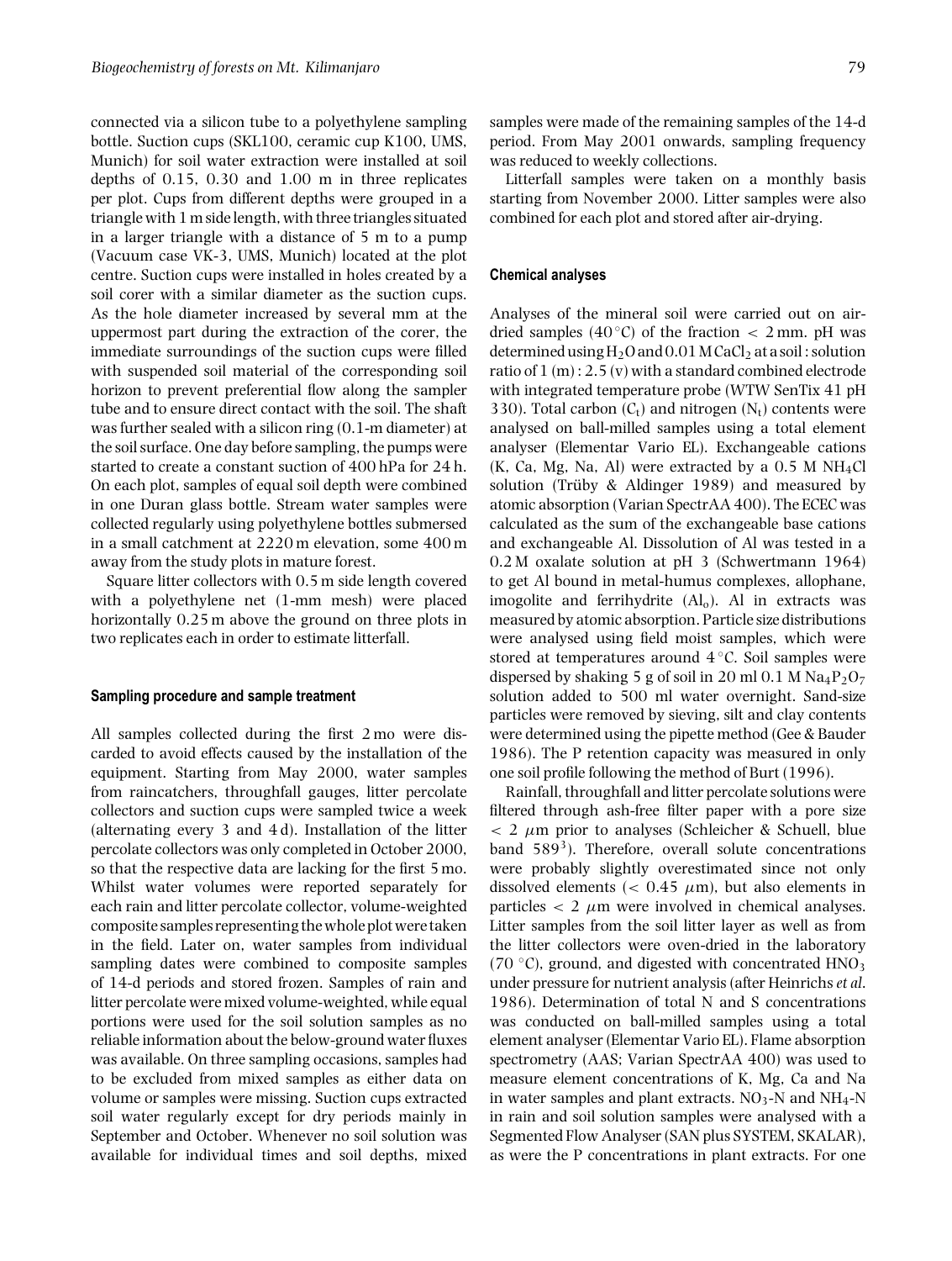|               |                                 | Oa              |                 | Soil depth (m)  |                 |  |  |  |  |
|---------------|---------------------------------|-----------------|-----------------|-----------------|-----------------|--|--|--|--|
|               |                                 |                 | $0.10 - 0.20$   | $0.25 - 0.35$   | $0.95 - 1.05$   |  |  |  |  |
| $pH(H_2O)$    |                                 | $3.8 \pm 0.3$   | $4.0 \pm 0.1$   | $4.6 \pm 0.1$   | $4.7 \pm 0.1$   |  |  |  |  |
| pH(KCl)       |                                 | $3.1 \pm 0.2$   | $3.3 \pm 0.1$   | $4.3 \pm 0.1$   | $5.0 \pm 0.1$   |  |  |  |  |
| $\mathcal{C}$ | $(g \text{ kg}^{-1})$           | $369 \pm 19$    | $188 \pm 28$    | $117 \pm 12$    | $70 \pm 7$      |  |  |  |  |
| N             | $(g \text{ kg}^{-1})$           | $26 \pm 1$      | $11 \pm 2$      | $6.2 \pm 0.4$   | $3.0 \pm 0.5$   |  |  |  |  |
| Clay          | $(g \log^{-1})$                 |                 | $747 \pm 71$    | $634 \pm 126$   | $494 \pm 70$    |  |  |  |  |
| $Alo^*$       | $(g \log^{-1})$                 |                 | $9.3 \pm 2.2$   | $37.4 \pm 5.5$  | $57.5 \pm 6.8$  |  |  |  |  |
| $ECEC*$       | $\pmod{(+)}$ kg <sup>-1</sup> ) | $16 \pm 1.7$    | $3.0 \pm 0.4$   | $0.7 \pm 0.9$   | $0.6 \pm 0.2$   |  |  |  |  |
| K             | $\pmod{(+)}$ kg <sup>-1</sup> ) | $0.78 \pm 0.15$ | $0.23 \pm 0.04$ | $0.06 \pm 0.01$ | $0.06 \pm 0.02$ |  |  |  |  |
| Mg            | $\pmod{(+)}$ kg <sup>-1</sup> ) | $2.58 \pm 0.65$ | $0.24 \pm 0.03$ | $0.03 \pm 0.01$ | $0.01 \pm 0.01$ |  |  |  |  |
| Ca            | $\pmod{(+)}$ kg <sup>-1</sup> ) | $4.96 \pm 1.51$ | $0.40 \pm 0.04$ | $0.10 \pm 0.02$ | $0.19 \pm 0.17$ |  |  |  |  |
| Na            | $\pmod{(+)}$ kg <sup>-1</sup> ) | $0.28 \pm 0.06$ | $0.09 \pm 0.02$ | $0.05 \pm 0.02$ | $0.03 \pm 0.01$ |  |  |  |  |
| Al            | $\pmod{(+)}$ kg <sup>-1</sup> ) | $6.15 \pm 0.81$ | $1.13 \pm 0.18$ | $0.38 \pm 0.03$ | $0.32 \pm 0.07$ |  |  |  |  |

**Table 1.** Selected soil properties (mean  $\pm$  SE, n = 4, texture: n = 3) of four soil profiles in the montane rain forest on Mt. Kilimanjaro at three different soil depths (0.1–0.2, 0.25–0.35 and 0.95–1.05 m, representing depths of suction for soil water sampling) and in the Oa organic soil layer.

<sup>∗</sup>Alo: acid oxalate extractable Al; ECEC: effective cation exchange capacity.

year, Cl concentrations were analysed in rainfall samples using an ion chromatograph.

## **Data analysis and statistical evaluation**

Plots were monitored for a total of 2 y from June 2000 to June 2002. Since no reliable data on soil water fluxes were available, the median nutrient concentration of 14-d samples was used as annual mean for the soil solution, while volume-weighted means were calculated for nutrient concentrations in rainfall and throughfall. The annual mean for litter percolate was volumeweighted according to throughfall fluxes, assuming that water uptake by roots was comparable among sites. Nutrient fluxes in rainfall and throughfall were calculated by multiplying recorded water fluxes with the respective element concentrations. Net throughfall fluxes were determined as the difference between throughfall and rainfall fluxes. Nutrient fluxes for litter percolate and soil solution could not be determined since no reliable information on water fluxes was available because of a lack of climate and runoff data.

Conservative estimates of stemflow fluxes from measurements on one *Podocarpus latifolius* and three *Ocotea usambarensis* trees over 1 y proved that it contributes less than 1% to rainfall amounts. Tree stems were surrounded by a pipeline of foam rubber, which was connected to 50-l plastic containers via plastic tubes. Median concentrations for K, Mg, Ca and Na were 8.2, 0.46, 1.74 and 0.63 mg l−<sup>1</sup> respectively for *P. latifolius* and 4.48 <sup>±</sup> 0.78,  $0.17 \pm 0.04$ ,  $0.37 \pm 0.05$  and  $0.86 \pm 0.10$  mg l<sup>-1</sup> respectively for *O. usambarensis*. Thus, although enriched in nutrients, stemflow was not considered to be of great relevance for total nutrient fluxes in the forest. Since there were continual problems with blockage of the collection channel around the tree and a lot of water bypassed the channel by dropping from the thick moss layers above the collector, stemflow fluxes were not always accurately

determined and measurements were abandoned in the second study year. Hence, results of nutrients fluxes in stemflow are not considered further in this paper.

Statistical analyses were conducted using STATISTICA 5.0 (Statsoft, Inc., Tulsa, OK). Correlation analyses were done as Pearson Product-Moment Correlations.

# **RESULTS**

#### **Soil properties**

The soils in the study area were classified as Placaquands and Fulvudands (Soil Survey Staff 2003, http://soils. usda.gov/technical/classification/tax keys/). Overall soils were characterized by low pH values, high concentrations of C and N and high clay contents with huge amounts of non-crystalline Al oxides and hydroxides (Table 1). Mean carbon and nitrogen stocks were high and accounted for  $164$  and  $10$ tha<sup>-1</sup> respectively in the organic soil horizons and for 565 and 26 t ha<sup>-1</sup> in the mineral soil. The P retention capacity was measured in only one soil profile where it varied between 96 and 100%. Due to low pH values, corresponding low effective cation exchange capacity and base saturation, periodic water stagnation and a high P fixation capacity of the soils, the available pool for most nutrients was relatively poor. Highest amounts of exchangeable nutrient cations were detected in the organic soil horizons (Table 1). Total concentrations of nutrients in the Oi litter layer were  $16.2$  g kg<sup>-1</sup> for N,  $1.1$  g kg<sup>-1</sup> for P,  $1.5$  g kg<sup>-1</sup> for K,  $1.9$  g kg<sup>-1</sup> for Mg,  $12.6$  g kg<sup>-1</sup> for Ca and  $0.36$  g kg<sup>-1</sup> for Na. The C/N ratio was 30.

# **Rainfall and throughfall amounts**

Between June 2000 and June 2002, rainfall amounts were 2480 mm in the first and 1960 mm in the second,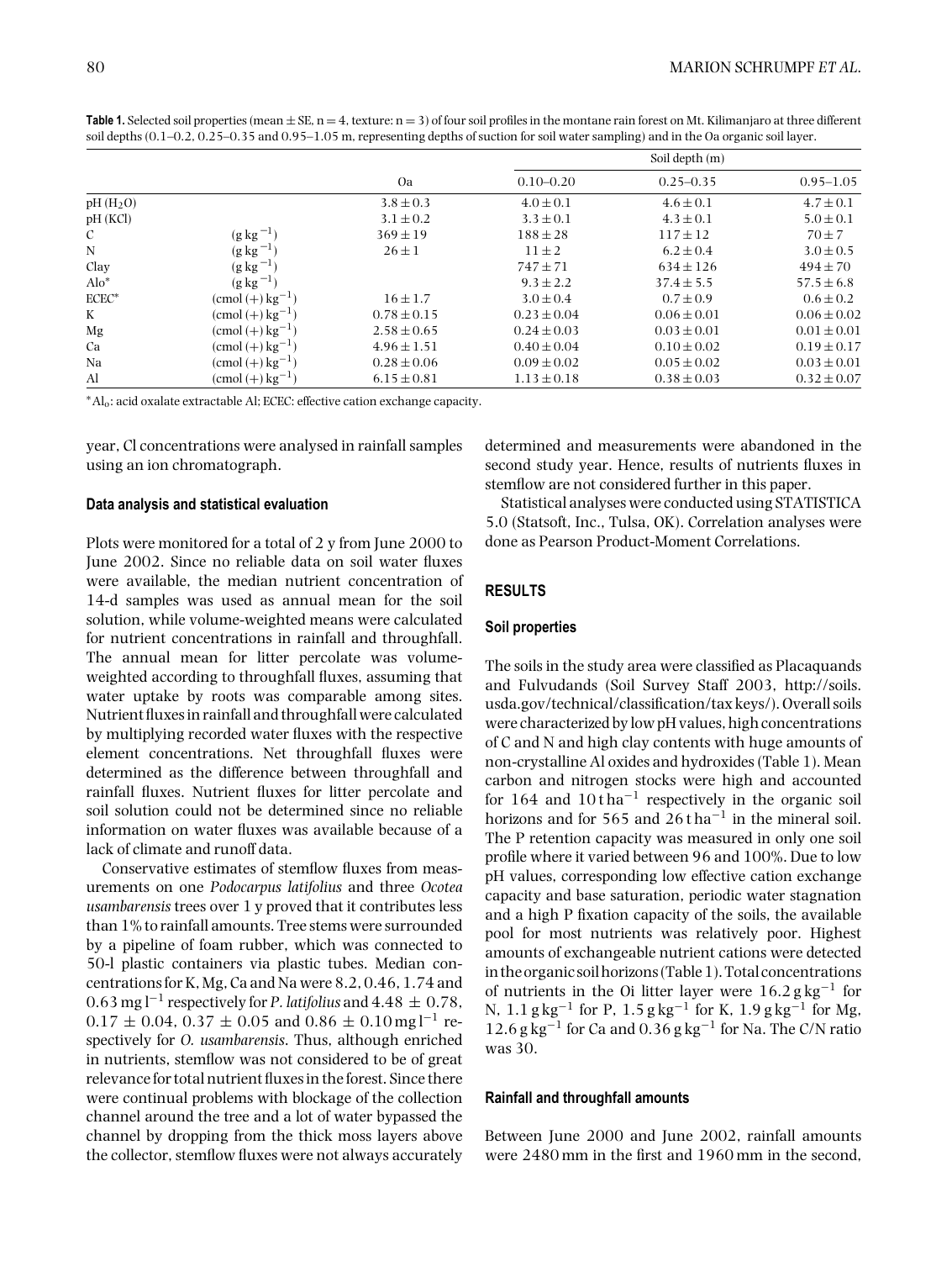|                   | Year           | K               | Mg              | Ca              | Na              | $NH_4-N$        | $NO3-N$         |
|-------------------|----------------|-----------------|-----------------|-----------------|-----------------|-----------------|-----------------|
| Rainfall          |                | 0.30            | 0.04            | 0.09            | 0.30            | 0.16            | 0.13            |
|                   | $\overline{2}$ | 0.50            | 0.05            | 0.15            | 0.36            | 0.16            | 0.17            |
| Throughfall       |                | $1.50 \pm 0.20$ | $0.08 \pm 0.02$ | $0.13 \pm 0.01$ | $0.53 \pm 0.09$ | $0.19 \pm 0.02$ | $0.05 \pm 0.01$ |
|                   | $\overline{2}$ | $2.97 \pm 0.15$ | $0.16 \pm 0.03$ | $0.34 \pm 0.05$ | $0.90 \pm 0.11$ | $0.19 \pm 0.01$ | $0.05 \pm 0.01$ |
| Litter percolate  |                |                 |                 |                 |                 |                 |                 |
|                   | 2              | $1.63 \pm 0.36$ | $0.32 \pm 0.06$ | $0.89 \pm 0.18$ | $0.87 \pm 0.04$ | $0.30 \pm 0.04$ | $0.89 \pm 0.13$ |
| Soil solution     |                |                 |                 |                 |                 |                 |                 |
| 0.15 m            |                | $0.15 \pm 0.04$ | $0.15 \pm 0.06$ | $0.27 \pm 0.10$ | $0.42 \pm 0.07$ | $0.03 \pm 0.00$ | $1.48 \pm 0.34$ |
|                   | 2              | $0.19 \pm 0.04$ | $0.11 \pm 0.02$ | $0.25 \pm 0.06$ | $0.41 \pm 0.08$ | $0.04 \pm 0.00$ | $1.54 \pm 0.55$ |
| 0.30 <sub>m</sub> |                | $0.16 \pm 0.04$ | $0.14 \pm 0.06$ | $0.25 \pm 0.08$ | $0.35 \pm 0.07$ | $0.02 \pm 0.00$ | $1.42 \pm 0.13$ |
|                   | $\overline{2}$ | $0.18 \pm 0.03$ | $0.15 \pm 0.06$ | $0.26 \pm 0.08$ | $0.38 \pm 0.09$ | $0.04 \pm 0.00$ | $1.41 \pm 0.31$ |
| 1.00 <sub>m</sub> |                | $0.15 \pm 0.02$ | $0.13 \pm 0.02$ | $0.21 \pm 0.06$ | $0.31 \pm 0.03$ | $0.03 \pm 0.00$ | $1.11 \pm 0.12$ |
|                   | $\overline{2}$ | $0.21 \pm 0.04$ | $0.13 \pm 0.03$ | $0.27 \pm 0.08$ | $0.40 \pm 0.05$ | $0.04 \pm 0.00$ | $1.07 \pm 0.17$ |
| Stream            |                | 0.70            | 0.07            | 0.14            | 1.18            | 0.05            | 0.60            |
|                   | 2              | 0.84            | 0.08            | 0.16            | 1.25            | 0.06            | 0.56            |

**Table 2.** Annual means of nutrient concentrations (mg l<sup>-1</sup>) in different ecosystem compartments of a montane rain forest at Mt. Kilimanjaro ( $\pm$  SE, n = 4). For rainwater and throughfall, volume-weighted mean concentrations for each year (1 and 2 from June 2000 until May 2002) were

**Table 3.** Mean nutrient fluxes (kg ha−<sup>1</sup> y−1) via rainfall and throughfall in a montane rain forest on Mt. Kilimanjaro, Tanzania. Net fluxes were calculated as difference between throughfall and rainfall fluxes ( $\pm$  SE, n = 4).

|                 | Year | V              | Mg            | Cа            | Na             | $NH_4-N$      | $NO3-N$       |
|-----------------|------|----------------|---------------|---------------|----------------|---------------|---------------|
| Rainfall        |      | 6.9            | 0.9           | 2.1           | 6.7            | 3.6           | 3.0           |
|                 |      | 8.0            | 0.8           | 2.4           | 5.7            | 2.5           | 2.7           |
| Throughfall     |      | $32.2 \pm 4.0$ | $1.8 \pm 0.4$ | $2.8 \pm 0.3$ | $11.5 \pm 2.0$ | $4.2 \pm 0.4$ | $1.0 \pm 0.3$ |
|                 |      | $37.2 \pm 1.8$ | $2.0 \pm 0.3$ | $4.2 \pm 0.6$ | $11.2 \pm 1.2$ | $2.4 \pm 0.1$ | $0.7 \pm 0.2$ |
| Net throughfall |      | 25.3           | 0.9           | 0.7           | 4.8            | 0.6           | $-2$          |
|                 |      | 29.2           | 1.2           | $1.8\,$       | 5.5            | $-0.1$        | $-2$          |

drier year. Annual throughfall amounts reached 2040 and 1370 mm, respectively, resulting in a total rainfall interception (rainfall-throughfall) of 18% in the first and 30% in the second year. Standard deviations for collected water amounts in individual throughfall collectors within one plot were usually in the range 10–20% of the mean. This error was not included in the standard errors presented for the means among sites in Tables 2 and 3.

#### **Water chemistry in ecosystem compartments**

Concentrations and fluxes of nutrients in rainfall were highest for K and decreased in the order  $K > Na$ NH<sub>4</sub>-N, NO<sub>3</sub>-N > Ca > Mg (Tables 2 and 3). Annual mean Cl concentrations in rainfall were  $0.86 \text{ mg} \text{ l}^{-1}$ . Annual mean concentrations of all base cations were higher in throughfall than in rainfall, except for  $NO<sub>3</sub>-N$ , where throughfall concentrations were lower. Thus, although total water fluxes declined, net fluxes of all basic cations were positive, indicating a net enrichment of these ions during their passage through the canopy  $(27 \text{ kg ha}^{-1} \text{ y}^{-1} \text{ K}, 1.1 \text{ kg ha}^{-1} \text{ y}^{-1} \text{ Mg}, 1.3 \text{ kg ha}^{-1} \text{ y}^{-1}$ Ca, 5.2 kg ha<sup>-1</sup> y<sup>-1</sup> Na). The highest enrichment rates (throughfall fluxes divided by rainfall fluxes) were obtained for K (5), followed by Mg  $(2.4) > Na$  $(1.8)$  > Ca  $(1.6)$ . NH<sub>4</sub>-N showed net fluxes close to zero

 $(0.3 \text{ kg ha}^{-1} \text{ y}^{-1})$  while negative net fluxes of NO<sub>3</sub>-N  $(-2 \text{ kg ha}^{-1} \text{ y}^{-1})$  indicated a net retention in the forest canopy for both years.

In litter percolate, concentrations exceeded throughfall values for all nutrients except K and Na (Figure 1, Table 2). The greatest increase was observed for  $NO<sub>3</sub>-N$  $(0.1 \,\mathrm{mg}\,$ l<sup>−1</sup> in throughfall and 0.9 mg l<sup>−1</sup> in litter percolate). In the soil solution, all concentrations with the exception of  $NO<sub>3</sub>$ -N were distinctly lower than in the litter percolate (Figure 1, Table 2). Overall concentrations in the soil solution decreased in the order  $NO_3-N > Na >$  $Ca > K$ , Mg  $> NH<sub>4</sub>-N$ . Cation concentrations in the soil solution were generally very low (K:  $0.15-0.21$  mg l<sup>-1</sup>, Mg: 0.11–0.15 mg l−1, Ca: 0.21–0.27 mg l−1, Na: 0.31–  $0.42$  mg l<sup>-1</sup>, NH<sub>4</sub>-N: 0.02–0.04 mg l<sup>-1</sup> as minimum and maximum annual means at all three soil depths). With increasing soil depth  $NO<sub>3</sub>$ -N concentrations decreased, whereas no general trend occurred for cations.  $NO<sub>3</sub>$ -N, Ca and Mg concentrations were lower in the stream water than in the soil solution, while Na, K and NH4-N concentrations were higher (Table 2).

#### **Correlation analyses of throughfall fluxes**

A positive correlation between throughfall amount and nutrient fluxes was observed for all nutrients. The closest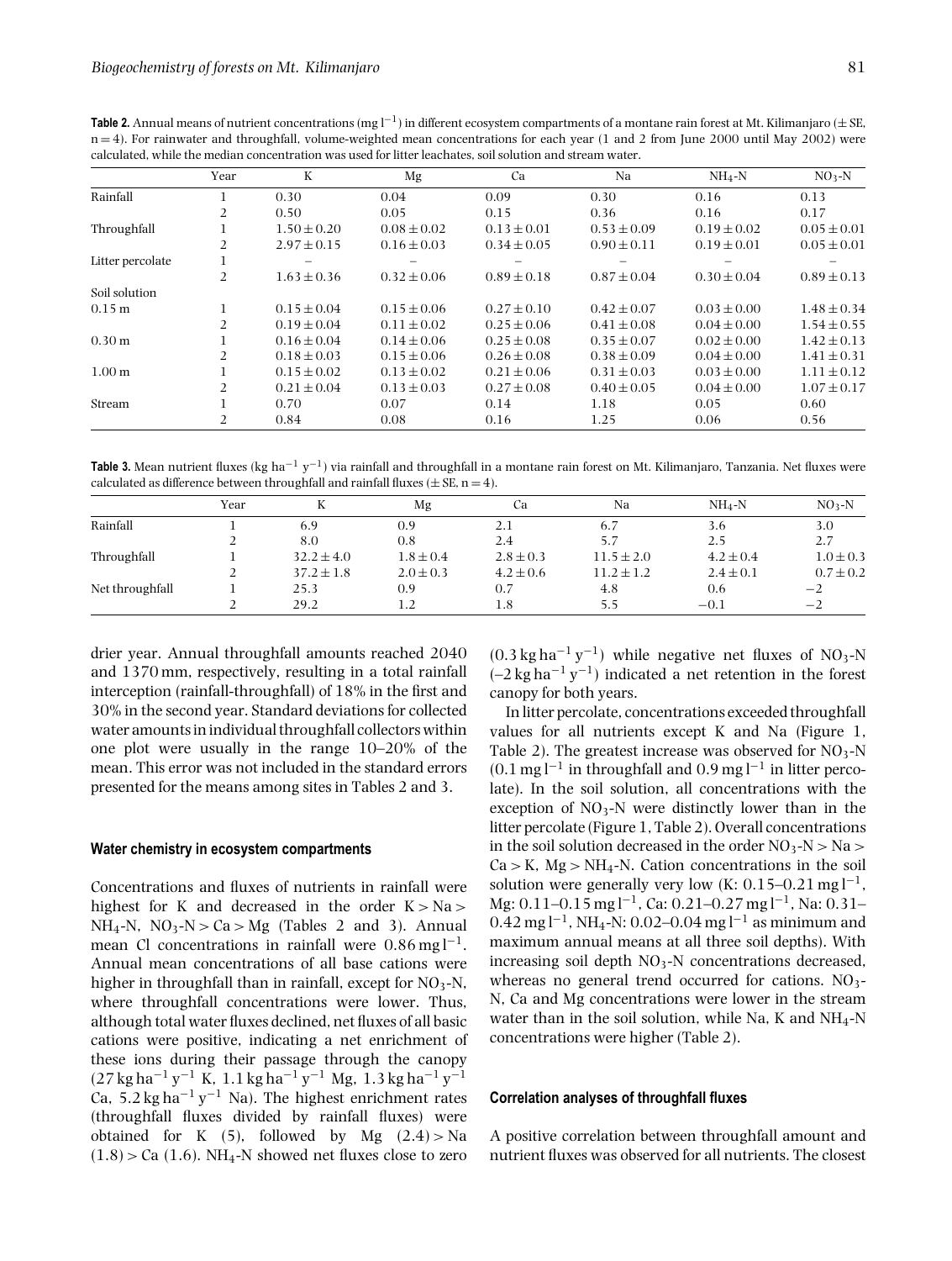

**Figure 1.** Seasonal variation of concentrations in throughfall, litter percolate and soil solution in a montane rain forest at Mt. Kilimanjaro for 2 consecutive y from June 2000 to May 2002 ( $\pm$  SE, n = 4).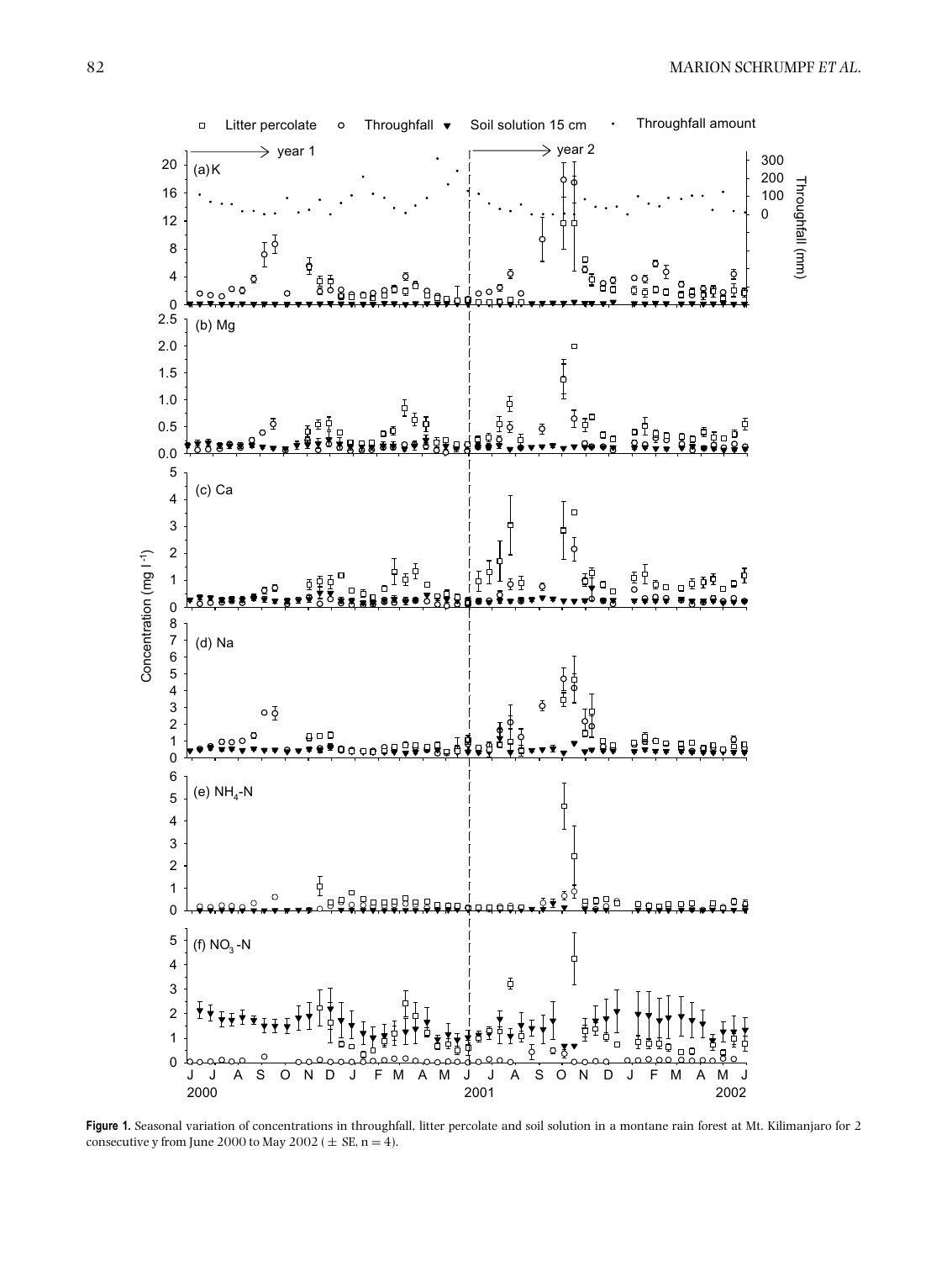**Table 4.** Results of Pearson Product-Moment correlations between net throughfall fluxes and rainfall amounts at the left side and net throughfall fluxes per mm rain and rainfall concentrations at the right side. Correlation coefficients are given together with the level of significance  $(n = 17-23)$ .

|          |                     | Correlation coefficients                       |              |                                                                 |  |  |  |  |  |  |
|----------|---------------------|------------------------------------------------|--------------|-----------------------------------------------------------------|--|--|--|--|--|--|
|          |                     | Net throughfall fluxes<br>vs. rainfall amounts |              | Net throughfall flux per mm rain<br>vs. rainfall concentrations |  |  |  |  |  |  |
|          | Year 1              | Year 2                                         | Year 1       | Year 2                                                          |  |  |  |  |  |  |
| К        | $0.77***$           | $0.62***$                                      | $0.31$ n.s.  | $-0.17$ n.s.                                                    |  |  |  |  |  |  |
| Mg       | $0.72***$           | $0.60***$                                      | $-0.07$ n.s. | $-0.49*$                                                        |  |  |  |  |  |  |
| Ca       | $0.63***$           | $0.36$ n.s.                                    | $-0.81***$   | $-0.73***$                                                      |  |  |  |  |  |  |
| Na       | $0.65***$           | $0.37$ n.s.                                    | $-0.69***$   | $-0.39$ n.s.                                                    |  |  |  |  |  |  |
| $NH_4-N$ | $0.37$ n.s.         | $0.19$ n.s.                                    | $-0.62***$   | $-0.76***$                                                      |  |  |  |  |  |  |
| $NO3-N$  | $0.11 \text{ n.s.}$ | $-0.05$ n.s.                                   | $-0.95***$   | $-0.97***$                                                      |  |  |  |  |  |  |

∗∗∗∗ P < 0.001, ∗∗∗ P < 0.005, ∗∗ P < 0.01, ∗ P < 0.05, n.s., not significant.

correlations for both years were obtained for  $NH_4$ -N  $(r = 0.84, P < 0.001)$ , the weakest for Ca  $(r = 0.45,$  $P < 0.001$ ). Analysis of net throughfall fluxes gives information on the origin and fate of nutrient ions in the forest canopy. Whilst net fluxes of basic cations were correlated with rainfall amounts in the first year, flux of neither N form was (Table 4). In the second year, correlations for basic cations were weaker and only significant for K and Mg. Besides rainfall amounts, the net gain and loss of nutrients in throughfall upon passing the canopy may also be related to the concentrations of individual nutrients in rainfall. On Mt. Kilimanjaro, no significant correlations between concentrations in rainfall and net fluxes per mm rainfall were obtained for K and Mg, but for  $NO<sub>3</sub>-N$ , these correlations were very strong ( $r = -0.95$ ,  $P < 0.001$ ). Ca, Na and NH<sub>4</sub>-N showed intermediate trends (Table 4).

## **Nutrient input to the forest floor via fine litterfall**

The total amount of fine litterfall was 7.4 t ha<sup>-1</sup> y<sup>-1</sup>, and it comprised 68% leaves,  $10\%$  twigs  $<$  2 mm diameter,  $4\%$ mosses and lichens, and a huge part of 18% consisting of unidentified material such as flowers, other reproductive parts and small leaf parts. Total annual nutrient fluxes of N, P, K, Mg, Ca, Na and S via fine litter were 119, 6, 25, 16, 69, 4 and 12 kg ha<sup>-1</sup> y<sup>-1</sup> respectively. The seasonal pattern of nutrient fluxes followed the monthly amounts of fine litterfall, with the highest inputs between the end of the dry season and the beginning of the minor rains in December and January (Figure 2). While annual nutrient fluxes via fine litter exceeded the fluxes in throughfall for Ca and Mg, the opposite held true for K and Na (Tables 3 and 5).

Nutrient concentrations in fine litter samples did not correlate with the corresponding amount of litterfall. Mean concentrations of base cations in fine litter were higher than in the litter layer, while there were no differences in the case of N, and P concentrations were even higher in the litter layer (Table 5).

# **DISCUSSION**

### **Rainwater chemistry on Mt. Kilimanjaro**

Possible sources for solutes in rainfall on Mt. Kilimanjaro are volcanic emissions, oceanic sprays or terrestrial dust. Terrestrial dust sources include ashes from burning of organic material (forest fires, burning of harvest residues, house fires) and eroded soil particles. Most natural forest and savanna fires occur at the end of the dry seasons, which is also the time when vegetation residues are burnt on the fields below the forest belt, leaving them unprotected against wind erosion. Different from many other tropical montane rain forests of the more humid tropics, Mt. Kilimanjaro is surrounded by a semi-arid environment where salt accumulation frequently occurs at ephemeral ponds, the edges of salt lakes and onirrigated fields (Wakatsuki & Mizota 1992). As shown by Prospero (1999), the African savanna plains have a high winderosion potential, and dust is often transported over great distances. Thus, additions of salt-rich particles to dry deposition seem likely on Mt. Kilimanjaro. Mizota *et al*. (1988) detected an addition of soil particles from the savanna plains to a soil profile in Machame (a village below the study area) at 1600 m. Their results were supported by the frequent occurrence of dust storms and vortices of different magnitudes in the savanna, especially during the dry season.

Thus, it might be assumed that comparatively high amounts of salts may enter the studied forest at Mt. Kilimanjaro via rainfall. But a comparison with a

**Table 5.** Volume weighted mean nutrient concentrations in the Oi litter layer and in fine litterfall collected in a montane rain forest at Mt. Kilimanjaro and annual nutrient fluxes via fine litterfall  $(\pm SE, n = 3)$ .

|                       |                 | Mg              | Сa              | Na              | N            |                 |                 |
|-----------------------|-----------------|-----------------|-----------------|-----------------|--------------|-----------------|-----------------|
| Oi-layer              |                 |                 |                 |                 |              |                 |                 |
| $(g \, kg^{-1})$      | $1.54 \pm 0.10$ | $1.92 \pm 0.05$ | $7.93 \pm 1.37$ | $0.36 \pm 0.06$ | $16 \pm 0.2$ | $1.09 \pm 0.15$ | $1.82 \pm 0.03$ |
| Fine litter           |                 |                 |                 |                 |              |                 |                 |
| $(g \text{ kg}^{-1})$ | $3.45 \pm 0.23$ | $2.17 \pm 0.11$ | $9.42 \pm 0.95$ | $0.49 \pm 0.05$ | $16 \pm 1.1$ | $0.82 \pm 0.08$ | $1.69 \pm 0.09$ |
| $(kg ha^{-1} y^{-1})$ | $25.3 \pm 3.6$  | $15.8 \pm 1.4$  | $68.5 \pm 9.1$  | $3.6 \pm 0.7$   | $119 \pm 13$ | $5.9 \pm 0.5$   | $12.4 \pm 1.5$  |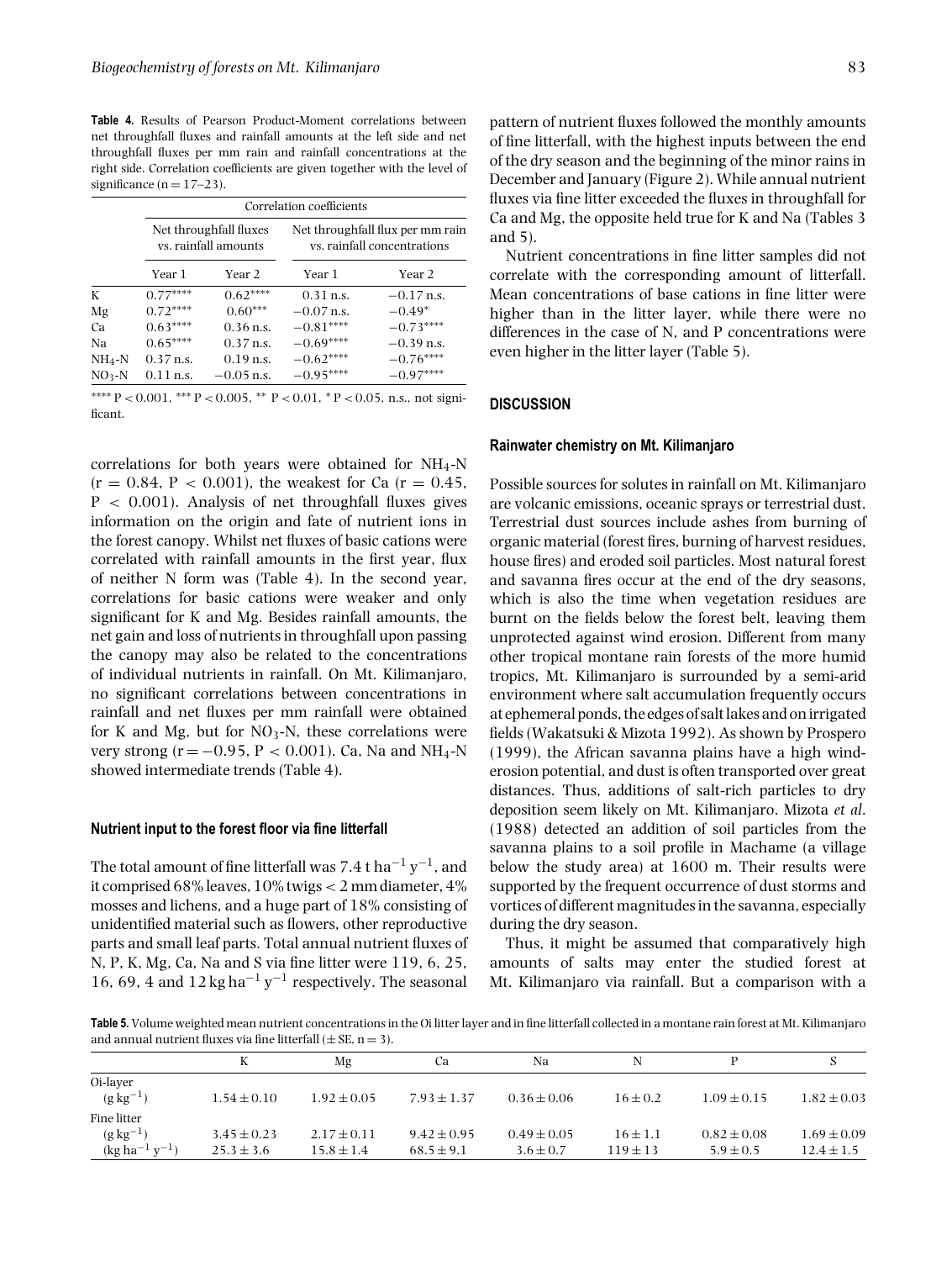

**Figure 2.** Comparison of the seasonal distribution of monthly fluxes in fine litterfall and throughfall in a montane rain forest at Mt. Kilimanjaro from September 2001 to August 2002.

number of other montane rain forests summarized in Table 6 reveals in contrast that fluxes for Ca and Mg were quite low at Mt. Kilimanjaro. While Ca exhibited overall lowest values  $(2 \text{ kg ha}^{-1} \text{ y}^{-1}$  compared with 4–  $47 \text{ kg ha}^{-1} \text{ y}^{-1}$  at other sites), only an upper montane rain forest (UMRF) in Costa Rica revealed lower Mg fluxes than the study sites on Mt. Kilimanjaro, and also Na fluxes were at the lower end of fluxes encountered in tropical montane rain forests. N and K fluxes on the other hand were within the range typically observed in these forests.

One explanation for the low input of salts via rainfall is a strong decrease in dry deposition with increasing elevation on Mt. Kilimanjaro. At about 1500 m, the vertical difference between the savanna plains (around 800 m) and the study sites (2250 m) is large. As the area below the forest belt at the southern slope of Mt. Kilimanjaro is managed as agroforest, the soil surface is permanently covered and hence protected against erosion. Similarly, ion additions from marine sources seem to be low, which is probably due to the distance to the coast (around 200 km). For the detection of possible impacts of sea water on

the nutrient composition in rainfall, an 'excess amounts' approach suggested by Eriksson (1960) has often been used in the literature (Bruijnzeel 1989, Waterloo *et al*. 1997, Wilcke *et al*. 2001). Applied to the present study, this method reveals that Na and Mg concentrations in rainfall did not match the Cl content during both the wet and dry seasons (although differences were smaller during the wet season). Bruijnzeel (1989) also observed a surplus of Cl over expected values of Na in rainwater of Java and ascribed this to additional non-maritime inputs by volcanic activity. This might also have been the case on Mt. Kilimanjaro, which is part of the volcanically active East African rift valley. For K and Ca on the other hand, concentrations by far exceeded supposed maritime concentrations, thus indicating a high contribution of dust to total fluxes (at least 80% for Ca and 95% for K). As in the present study a coarser water filter was used than in many other studies ( $< 2 \mu$ m instead of 0.45  $\mu$ m), solute concentrations are rather over- than underestimated so that it can be concluded that cation inputs in the forest belt on the south-western slopes of the mountain are unexpectedly low.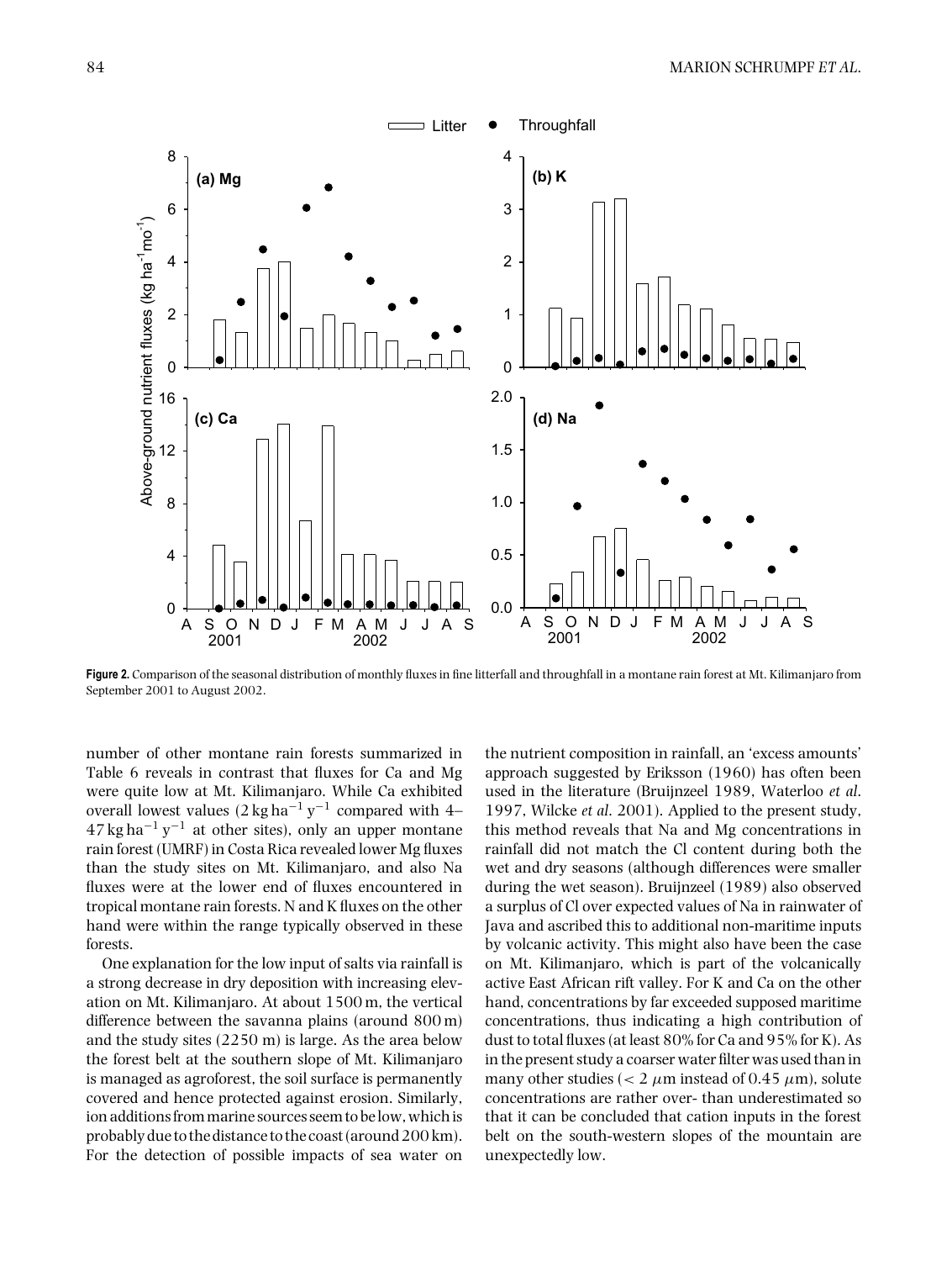|                                        | Rainfall flux (kg ha <sup>-1</sup> y <sup>-1</sup> ) |             |                |             |             |             |           | Throughfall flux (kg ha <sup>-1</sup> $y^{-1}$ ) |            |             |             |             |
|----------------------------------------|------------------------------------------------------|-------------|----------------|-------------|-------------|-------------|-----------|--------------------------------------------------|------------|-------------|-------------|-------------|
|                                        | K                                                    | Mg          | Ca             | Na          | $NH_4-N$    | $NO3-N$     | K         | Mg                                               | Ca         | Na          | $NH_4-N$    | $NO3-N$     |
| Ecuador <sup>1</sup>                   | 3.7                                                  | 1.2         | 3.9            | 19          | 2.6         | 3.0         | 76–166    | $7 - 21$                                         | $15 - 28$  | $10 - 22$   | $3 - 7$     | $5.9 - 8.6$ |
| Venezuela <sup>2</sup>                 | 2.6                                                  | 5.2         | 5.6            | 3.3         |             |             | 70        | 3.3                                              | 6.9        | 4.4         |             |             |
| Malaysia <sup>3</sup>                  | 4                                                    | 1.2         | $\overline{4}$ |             | 2.5         | 5           | 23        |                                                  | 12         |             | 9           | 10          |
| Puerto Rico <sup>4</sup>               | 4.7                                                  | 8.5         | 13             | 63          | 0.7         | 1.2         | 52        | 13                                               | 23         | 81          | 3.3         | 0.2         |
| Costa Rica <sup>5</sup>                | 5.8                                                  | 0.7         | 4.0            | 3.0         | 1.4         | 1.7         | 62        | 5.6                                              | 15         | 3.2         | 3.4         | 0.6         |
| Jamaica 1 <sup>6</sup>                 | 8.3                                                  | 2.0         | 9.0            | 21          | 3.9         | 1.7         | 44        | 5.9                                              | 13         | 30          | 4.8         | 0.7         |
| Jamaica $2^7$                          | 8.3                                                  | 2.0         | 9.0            | 21          | 3.9         | 1.7         | 33        | 6.4                                              | 12         | 23          | 3.9         | 0.7         |
| Tanzania <sup>8</sup>                  | $6.9 - 8.0$                                          | $0.8 - 0.9$ | $2.1 - 2.4$    | $5.7 - 6.7$ | $2.5 - 3.6$ | $2.2 - 3.0$ | $32 - 37$ | 2.0                                              | $3 - 4$    | 11          | $2 - 4$     | $0.7 - 1.0$ |
| Published range in Hafkenscheid (2000) |                                                      |             |                |             |             |             |           |                                                  |            |             |             |             |
| LMRF $n = 5$                           | $2.6 - 14$                                           | $1.3 - 5.2$ | $3.6 - 28$     | $3.3 - 64$  | $1.7 - 18$  | 1.7         | $63 - 95$ | $3.3 - 12$                                       | $6.9 - 35$ | $4.4 - 131$ | $1.3 - 22$  | 0.6         |
| Intermediate                           |                                                      |             |                |             |             |             |           |                                                  |            |             |             |             |
| UMRF $n = 3$                           | $6.9 - 8.3$                                          | $2.0 - 5.0$ | $5.5 - 9.0$    | $16 - 21$   | $3.9 - 11$  | 1.7         | $33 - 56$ | $5.9 - 9.8$                                      | $11 - 19$  | $14 - 30$   | $4.8 - 12$  | 0.7         |
| Stunted                                |                                                      |             |                |             |             |             |           |                                                  |            |             |             |             |
| UMRF $n = 3$                           | $7.1 - 27$                                           | $2.0 - 30$  | $5.5 - 47$     | $20 - 247$  | $3.9 - 6.9$ | $1.7 - 5.3$ | $24 - 77$ | $6.4 - 91$                                       | $12 - 109$ | $23 - 692$  | $3.9 - 5.1$ | $0.7 - 15$  |

**Table 6.** Nutrient fluxes in rainfall and throughfall of different tropical montane rain-forest ecosystems. For details on forest types, elevation, annual rainfall amounts and soil types, see footnotes.

<sup>1</sup> Wilcke *et al*. (2002): Ecuador, 1900–2010 m, LMRF, 2190 mm, Dystrudepts, Eutrudepts.

<sup>2</sup> Steinhardt (1979): Venezuela, 2300 m, LMRF, 1500 mm, Humitropepts.

<sup>3</sup> Bruijnzeel *et al*. (1993): Malaysia, 870 m, LMRF, 2130 mm, Dystropepts, approximation from 6 wk.

 $^4$  McDowell (1998): Puerto Rico, 390 m, LMRF, 3500 mm, Ultisols.

 $^5$  Hölscher et al. (2003): Costa Rica, 2900 m, UMRF, 2830 mm, Humic Andosols.

<sup>6</sup> Hafkenscheid (2000): Jamaica, 1800 m, intermediate UMRF, 2310 mm, Dystric Cambisols.

<sup>7</sup> Hafkenscheid (2000): Jamaica, 1800 m, stunted UMRF, 2180 mm, Folic Histosols.

<sup>8</sup> This study: Tanzania, 2300 m, TMF, 2220 mm, Endoaquands, Fulvaquands.

LMRF: lower montane rain forest, UMRF: upper montane rain forest, TMF: tropical montane rain forest.

## **Throughfall chemistry**

The composition of rainfall is usually altered during the passage through the forest canopy by processes like washoff of wet- and dry-deposited material, passive leaching from plant tissues, ion exchange or adsorption. Further, leaching from or ion exchange in canopy humus can add to throughfall fluxes (Nadkarni *et al*. 2002).

A high accumulation of dust particles on plant tissues was expected during the dry season on Mt. Kilimanjaro, which should lead to increased throughfall concentrations and fluxes following wash-off and dilution. But similar to rainfall fluxes, throughfall fluxes of base cations were unexpectedly low on Mt. Kilimanjaro as compared to other tropical montane rain-forest sites (Table 6). Throughfall fluxes for Mg and Ca were the lowest values observed and K fluxes were also at the lower end. A comparison of the enrichment factors (throughfall fluxes divided by rainfall fluxes) reveals that with a value of 5, the enrichment factor for K was also low on Mt. Kilimanjaro compared with lower montane rain forest (LMRF) elsewhere (5–45, values from Hafkenscheid (2000) and calculated from Table 6) and was closer to values of UMRF (3–11). At one montane rain-forest site in Venezuela (Steinhardt 1979), a net absorption of Mg was observed, while an enrichment between 1.5 and 17.5 was measured for other LMRF. With 2.4, the enrichment factor for Mg was again at the lower end at Mt. Kilimanjaro. Enrichment factors were also low for

Ca  $(1.6)$  but within the range at other sites  $(1.2–7.2)$ . Highest overall values were always observed at a LMRF in Ecuador (Wilcke *et al*. 2001), which had a distinctly lower tree height than the forest on Mt. Kilimanjaro and grew on acidic soils developed on Palaeozoic schists and sandstones. Otherwise, rainfall regime and altitude were comparable to Mt. Kilimanjaro. Unfortunately, Wilcke *et al*. (2001) present no explanation for their high enrichment factors, which might partly be related to fires and volcanic activityin the region.OnMt. Kilimanjaro, no fires occurred in the vicinity of the plots during the study period. That might be different during dry El Niño years, when forest fires are more frequent (Hemp & Beck 2001). Overall it seems that similar to low rainfall fluxes, low throughfall fluxes of base cations result from the great altitudinal and vertical distance between various dust sources and the studied forest sites during most years, leading to low nutrient additions via dry deposition.

The contribution of internal and external sources to ion enrichment in rainfall during the passage through the forest canopy can only indirectly be assessed from the available data. Ion additions to throughfall water by dry deposition are not expected to depend on rainfall amounts as long as the rainfall amount is high enough to remove all the deposited material. Thus, the dependency of net throughfall fluxes of base cations on rainfall amounts observed in our study indicates that passive leaching processes from leaves or ion exchange do contribute to throughfall fluxes on Mt. Kilimanjaro. The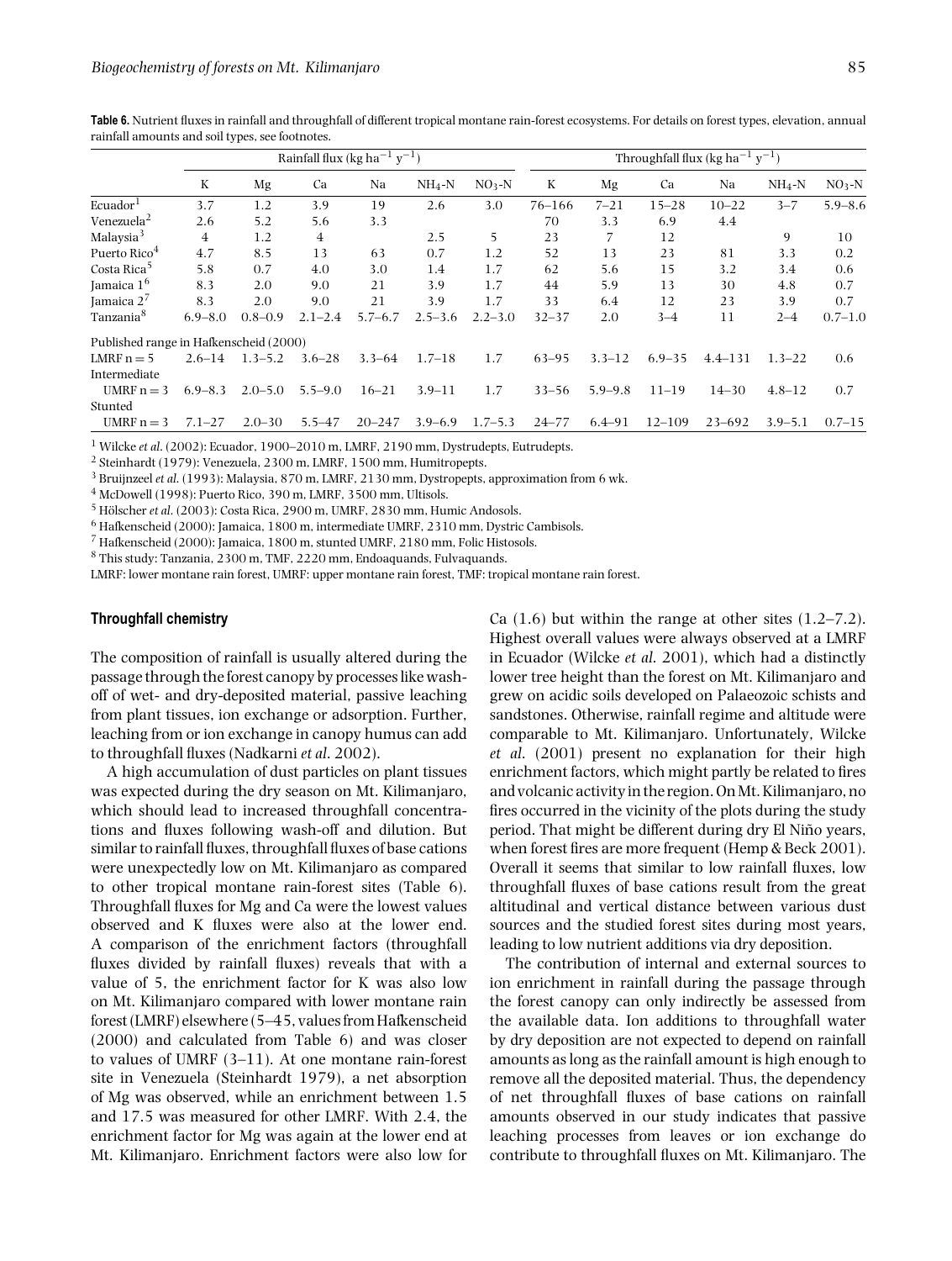relation between net throughfall fluxes of Ca and Ca concentrations in rainfall further hints that ion exchange is involved in Ca enrichment on the passage of rain through the forest canopies. In a lowland rain forest in the Amazon Basin with low nutrient fluxes in rainfall, Filoso *et al*. (1999) observed high contributions of canopy leaching to net throughfall fluxes of Mg and Ca.

Nitrogen fluxes in throughfall were low but overall within the range of other tropical montane forest sites (Table 6). In the majority of forests presented in Table 6, NO3-N was not leached, but absorbed in the forest canopies. The absorption of  $NO<sub>3</sub>$ -N by montane forest canopies has usually been ascribed to the epiphytic coverage (Clark *et al*. 1998, Liu *et al*. 2002). Unlike the base cations, net throughfall fluxes of  $NO<sub>3</sub>$ -N and  $NH<sub>4</sub>$ -N did not show a dependency on water fluxes. Negative correlations with rainfall concentrations indicate that ion uptake or release depends on N concentrations. High N concentrations in rainfall result in a net absorption of N in the canopy, while lower concentrations lead to net leaching. Veneklaas (1990) made similar observations in an upper montane cloud forest in Colombia.

#### **Water chemistry in litter percolate and soil solution**

Very few studies on nutrient cycling in tropical montane ecosystems include the chemistry of below-ground seepage water. A limitation of the present study and some others for the comparability among different rainforest sites is that only concentrations, not fluxes, are available due to a lack of climatic and runoff data. The composition of litter percolate was determined with two different approaches in the literature. In Jamaica (Hafkenscheid 2000) and Malaysia (Bruijnzeel *et al*. 1993) litter percolate was collected directly below the leaf-litter-layer (Oi-horizon), thus providing information on the leaching of nutrients from freshly shed litter. In other studies, the focus was more on the input of nutrients from the litter layer into the mineral soil. Thus, litter percolate was collected between the Oa-horizon and the mineral soil in studies in Ecuador (Wilcke *et al*. 2001), Venezuela (Steinhardt 1979) and the present study. Since the composition of seepage water is altered on the passage through different parts of the litter layer by further leaching from organic material or root uptake, the concentrations in litter percolate between the different sites summarized in Table 7 are not fully comparable.

Keeping that problem in mind, the concentrations of nutrients in the litter percolate of the forest on Mt. Kilimanjaro, especially those of basic cations, were low compared with other montane rain-forest sites. Since throughfall amounts are often correlated to the amounts of litter percolate (Wilcke *et al*. 2001), and these were within the range of other forest sites at Mt. Kilimanjaro,

**Table 7.** Nutrient concentrations (mg  $l^{-1}$ ) in litter percolate of different tropical montane rain-forest ecosystems. For details on forest types, elevation, annual rainfall amounts and soil types, see footnotes.

|                        | K          | Mg          | Ca          | Na                  | $NH_4-N$ | $NO3-N$     |
|------------------------|------------|-------------|-------------|---------------------|----------|-------------|
| Ecuador <sup>1</sup>   | $0.4 - 28$ | $1.4 - 5.0$ | $0.3 - 8.0$ | $1.4 - 1.5$ 0.3-0.7 |          | $0.6 - 5.7$ |
| Venezuela <sup>2</sup> | 38         | 2.1         | 5.1         | 0.4                 |          | $4.6^{+}$   |
| Malaysia <sup>3</sup>  | 5.1        | 2.5         | 4.6         | 5.2                 | 1.0      | 8.4         |
| Malaysia <sup>4</sup>  | 3.6        | 2.7         | 5.7         | 3.6                 | 1.0      | 6.5         |
| Jamaica <sup>5</sup>   | 4.1        | 1.1         | 2.5         | 2.0                 | 0.2      | 0.2         |
| Jamaica <sup>6</sup>   | 2.9        | 0.9         | 1.7         | 1.6                 | 0.1      | 0.0         |
| Tanzania <sup>7</sup>  | 1.4        | 0.3         | 0.8         | 0.8                 | 0.3      | 0.9         |

<sup>1</sup> Wilcke *et al*. (2002): Ecuador, 1900–2010 m, LMRF, 2190 mm, Dystrudepts, Eutrudepts.

 $2$  Steinhardt (1979): Venezuela, 2300 m, LMRF, 1500 mm, Humitropepts.

<sup>3</sup> Bruijnzeel *et al*. (1993): Malaysia, 680 m, LMRF, 2130 mm, Dystropepts, approximation from 6 wk.

<sup>4</sup> Bruijnzeel *et al*. (1993): Malaysia, 870 m, LMRF, 2130 mm, Dystropepts, approximation from 6 wk.

<sup>5</sup> Hafkenscheid (2000): Jamaica, 1800 m, intermediate UMRF, 2310 mm, Dystric Cambisols.

 $^6$  Hafkenscheid (2000): Jamaica, 1800 m, stunted UMRF, 2180 mm, Folic Histosols.

<sup>7</sup> This study: Tanzania, 2300 m, TMF, 2220 mm, Endoaquands, Fulvaquands.

LMRF: lower montane rain forest, UMRF: upper montane rain forest, TMF: tropical montane rain forest.

it might be assumed that fluxes of K, Ca and Mg in litter percolate were also comparatively low. Among possible reasons are low inputs via throughfall (see section above), a low release from the organic layer or a high nutrient uptake.

A comparison of the nutrient composition of the litter layer reveals that concentrations of K, Mg and Ca were lower in the Oi layer at Mt. Kilimanjaro (1.5, 1.9 and 7.9 g kg<sup>-1</sup> respectively) compared with the forest in Venezuela (2.1, 2.5 and  $10$  g  $\text{kg}^{-1}$ , Steinhardt 1979) and Ecuador (2.6, 3.4 and 10 g kg−1, Wilcke *et al*. 2002). N concentrations exhibited intermediate values in the litter layer (16 g kg<sup>-1</sup> in the present study versus 11 g kg<sup>-1</sup> in Venezuela and  $17$  g kg<sup>-1</sup> in Ecuador).

On Mt. Kilimanjaro, concentrations of Mg, Ca and  $NO<sub>3</sub>-N$  in litter percolate were higher overall than in throughfall, indicating that additional ion release in the litter layer exceeded the ion uptake by roots for these ions. On the other hand annual mean K concentrations in litter percolate were lower than in throughfall water. This was unexpected since K is easily leached from freshly fallen litter (Lundgren 1978, Tukey 1970) and should thus be further enriched in the litter percolate. Potential sinks for K are adsorption and exchange processes with soil organic material or ion uptake by roots and mycorrhizas. As organic matter preferentially binds polyvalent cations, the ion exchange sites were dominated by Al, Mg and Ca (Al: 10.45, Ca: 6.08, Mg: 3.15, K: 0.89 and Na 0.33 cmol<sub>c</sub> kg<sup>-1</sup>). Therefore, cation exchange is not likely to be a strong sink for K. This indicates that a large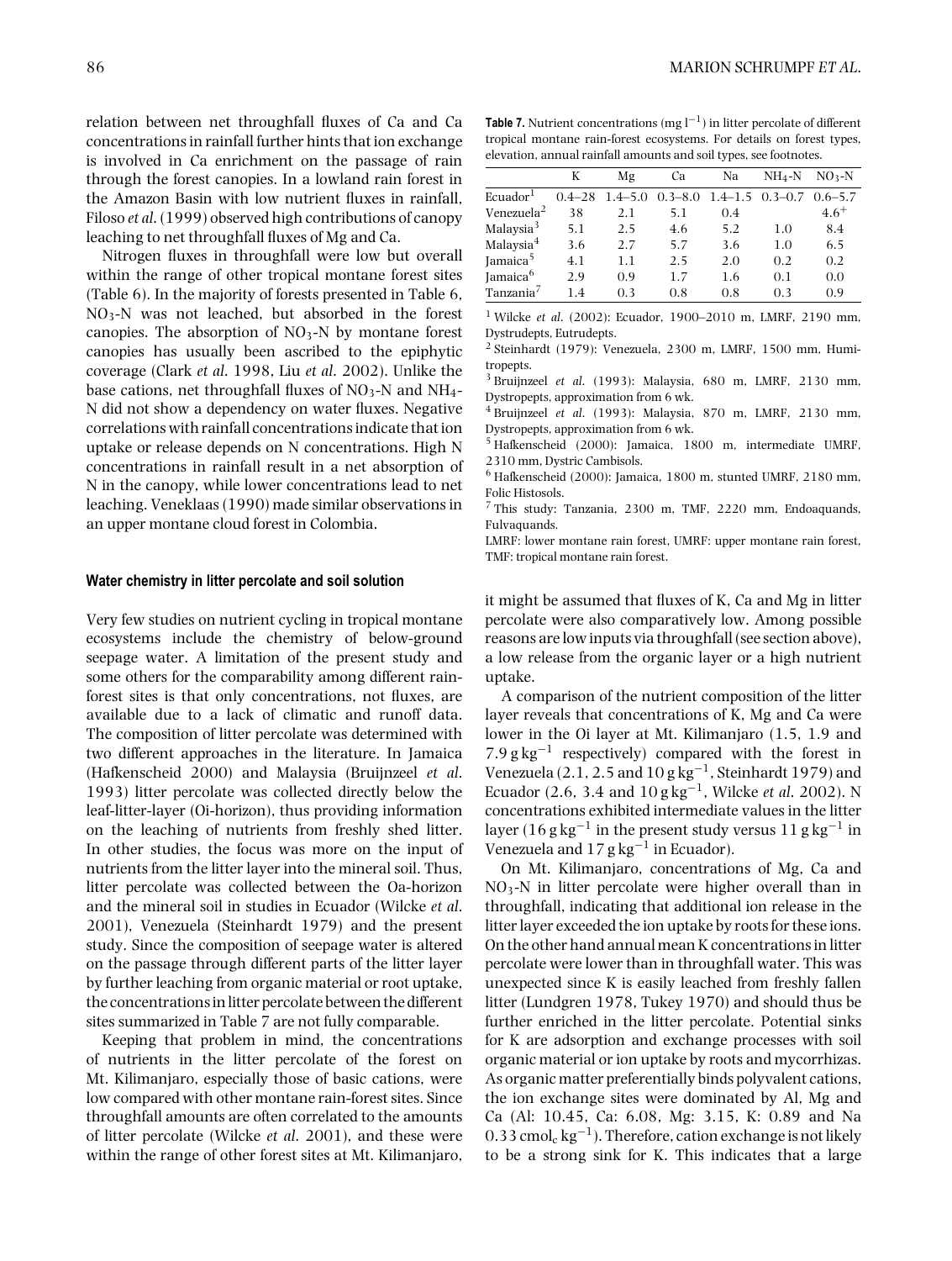quantity of K is readily taken up by roots or mycorrhizas in the uppermost litter layers.

A pronounced decrease in ion concentrations from the litter layer to the mineral soil was similarly observed at other sites with nutrient-depleted, weathered soils in the humid tropics (Bruijnzeel *et al*. 1993, Hafkenscheid 2000, Lilienfein *et al*. 2000). Still, solute concentrations obtained by zero-tension litter percolate collectors and suction cups are not totally comparable. Firstly, by using negative pressure, additional solution is extracted that would not be obtained with free draining lysimeters, which can lead to different concentrations depending on the suction applied (Marques *et al*. 1996). Furthermore, collectors for litter percolate accumulated seepage water for the whole period between two sampling days, while suction cups only collected water during one day. Thus, individual peaks of nutrient concentrations during the week might not be registered with the suction cups.

Similar to litter percolate, also concentrations of K, Mg, Ca and Na in the soil solution in 0.2 m soil depth were higher at a tall LMRF in Venezuela (1.4, 0.6, 0.8 and  $0.6 \text{ mg} \text{ l}^{-1}$  respectively, Steinhardt 1979) than on Mt. Kilimanjaro (0.2, 0.1–0.2, 0.3, 0.4 mg l<sup>-1</sup> respectively in  $0.15$  m soil depth). Similarly, with  $0.9-1.0$  g kg<sup>-1</sup> K, 0.5–0.8 g kg<sup>-1</sup> Mg, 0.5–0.6 g kg<sup>-1</sup> Ca and 1.7 g kg<sup>-1</sup> Na, concentrations were also higher at two UMRF of contrasting stature in Jamaica. In the present study, soils are already in an advanced stage of weathering with a low cation exchange capacity and base saturation. This indicates that the stocks of nutrients easily available to plants in the mineral soil as well as its retention capacity for nutrients leached from the organic layer are rather low. The same was true for the other two montane rainforest sites. Thus, plant uptake seems to bemoreimportant for the reduction of ion concentrations in the soil solution than the sorption of ions to particles in the mineral soil. Low concentrations of base cations in the soil solution indicate that the overall losses of these ions via leaching will be low at Mt. Kilimanjaro, especially for K. The only exception for the general trend of reduced concentrations in the soil solution as compared to the litter percolate was the concentration of  $NO<sub>3</sub>$ -N, which increased from litter percolate to the soil solution. This may be related to N mineralization and nitrification of NH4-N below the litter layer. Since the concentration of base cations in the soil solution was low, Al and H were most likely the cations accompanying  $NO<sub>3</sub>$ -N for charge compensation.

## **Nutrients in fine litterfall**

Nutrient concentrations in fine litterfall are widely believed to be a suitable indicator for the nutrient status of a forest and the tightness of the nutrient cycle (Vitousek 1984). The concentrations of K, Mg,

Ca and Na in litterfall on Mt. Kilimanjaro were within the range observed at other tropical montane rainforests as summarized in Hafkenscheid (2000). Litter P concentrations  $(0.82 \text{ g kg}^{-1})$  were at the higher end and N concentrations (16.3 g kg<sup>-1</sup>) were higher than the range of  $0.17-0.95$  g kg<sup>-1</sup> P and  $6-15$  g kg<sup>-1</sup> N presented in Hafkenscheid (2000) for a number of montane rain forests. On the other hand, litter N, P and S concentrations of a montane rain forest in Ecuador (Wilcke *et al*. 2002) exceeded the values measured on Mt. Kilimanjaro with values between 19–22 g kg<sup>-1</sup> N, 0.9–1.6 g kg<sup>-1</sup> P and 2.3–2.4 g kg<sup>-1</sup> S. In a montane rain forest in the West Usambara Mts., Lundgren (1978) measured similar litter concentrations than the ones obtained onMt.Kilimanjaro  $(17.6$  g kg<sup>-1</sup> N, 1.0 g kg<sup>-1</sup> P, 4.3 g kg<sup>-1</sup> K, 12, 7 g kg<sup>-1</sup> Ca and  $3.0$  g kg<sup>-1</sup> Mg in Mazumbai Forest Reserve at 1400– 1900 m, LMRF with canopy heights of 35–40 m situated about 300 km south-east of Mt. Kilimanjaro).

Tanner *et al*. (1998) found a positive correlation between canopy height and N concentrations in leaves. A similar, but weaker correlation was obtained for litter P concentrations. The combination of tall canopy height and high N and P concentrations of the litter at Mt. Kilimanjaro fit well in the correlations presented by Tanner *et al*. (1998).

Montane rain forests exhibit an overall tendency for low N concentrations and fluxes in litterfall as compared to lowland rain forests (Bruijnzeel & Proctor 1995, Tanner *et al*. 1998). Vitousek (1984) suggested the litter amount/nutrient flux ratio as a measure of the nutrient use efficiency of a forest. According to his reference forests, montane rain forests usually have lower N and P cycling rates and a higher within-stand efficiency. With canopy heights of over 40 m for some *Ocotea* trees, the stature of the forest on Mt. Kilimanjaro more resembles statures of lower montane rain forests (Grubb 1977). Accordingly, also the ratio between litter dry mass/nutrient flux of the forest on Mt. Kilimanjaro (62 for N and 1254 for P) more strongly resembles lower montane rain forests with a higher N and P circulation. The overall results from Mt. Kilimanjaro indicate that N and P are not major growthlimiting factors for the montane rain forest.

# **CONCLUSIONS**

Contrary to expectations, above-ground nutrient fluxes of base cations in rainfall and throughfall were very low on Mt. Kilimanjaro compared to other tropical montane rain forests. This was especially true for Mg and Ca. The low fluxes are most likely related to the large altitudinal distance between forest and surrounding savanna plains, which otherwise form an extensive source for terrestrial salt-rich dust. Furthermore, the large distance to the sea limits inputs from this potential source. Thus, the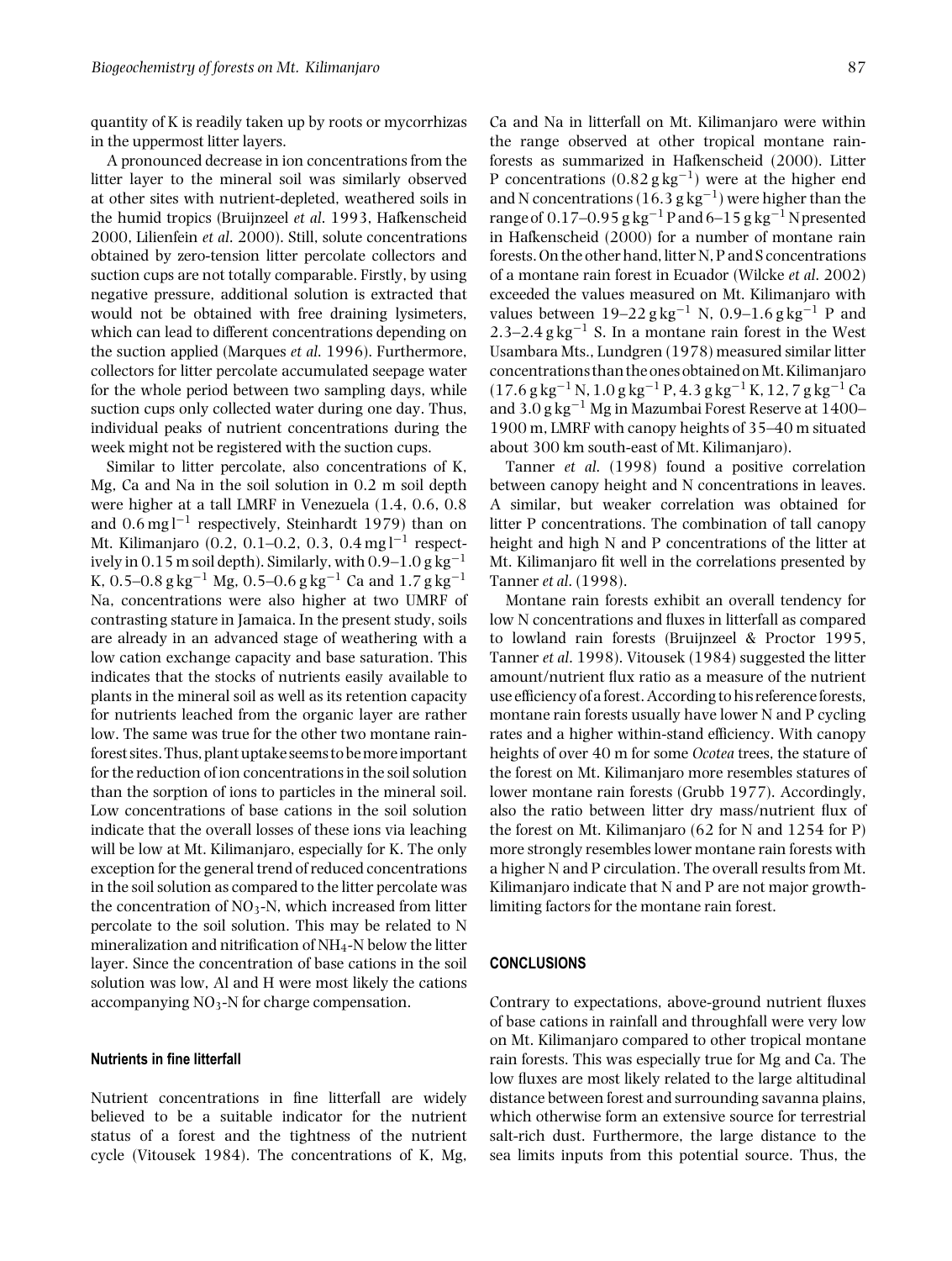amount of base cations reaching the soil via throughfall was comparatively low. The pronounced decline in cation concentrations from litter percolate to the soil solution indicates that these ions are retained within the ecosystem. K in particular seems to be held in a relatively closed cycle between forest canopy and soil litter layer.

Nutrient concentrations and annual fluxes of fine litterfall on Mt. Kilimanjaro were in the range observed in other tropical montane forests. However, high litter N and P concentrations and fluxes indicate high circulation rates, so that N or P limitations are not expected to be an important factor in this ecosystem.

In order to get a better insight into the nutrient availability and usage by plants, biogeochemical studies in montane rain forest should also include analyses of below-ground water and soil chemistry. For studying internal nutrient transfers within ecosystems as well as for comparisons between different sites, nutrient fluxes are more meaningful than concentrations, since they are independent of the amount of the transport medium: water. Therefore, it is important that future studies on seepage water will also include estimates of water fluxes.

# **ACKNOWLEDGEMENTS**

This study was supported by a grant from the German Science Foundation (DFG, Ze 154/1–4). Furthermore we are greatly indebted to the following organizations: Department of Mines and Minerals Tanzania, Forestry and Beekeeping Division Tanzania (FBD), Kilimanjaro National Park (KINAPA), Tanzania National Park (TANAPA) and the Tanzania Commission for Science and Technology (COSTECH).

## **LITERATURE CITED**

- AXMACHER, J. C. 2003. *Diversitat von Geometriden (Lepidoptera) und ¨ Gefa¨ßpflanzen entlang von Habitatgradienten am Sudwest-Kilimanjaro ¨* , PhD thesis, Institute of Biogeography, University of Bayreuth. 301 pp.
- BJØRNDALEN, J. E. 1992. Tanzania's vanishing rain forests assessment of nature conservation values, biodiversity and importance for water catchment. *Agriculture, Ecosystems and Environment* 40:313–334.
- BRUIJNZEEL, L. A. 1989. Nutrient content of bulk precipitation in south-central Java, Indonesia. *Journal of Tropical Ecology* 5:187–202.
- BRUIJNZEEL, L. A. 2001. Hydrology of tropical montane cloud forests: a Reassessement. *Land Use and Water Resources Research* 1:1–18.
- BRUIJNZEEL, L. A. 2004. Hydrological functions of tropical forests: not seeing the soil for the trees? *Agriculture Ecosystems and Environment* 104:185–228.
- BRUIJNZEEL, L. A. & PROCTOR, J. 1995. Hydrology and biogeochemistry of tropical montane cloud forests: what do we really know?

Pp. 38–78 in Hamilton, L. S., Juvik, J. O. & Scatena, F. N. (ed.). *Tropical montane cloud forests*. Ecological Studies 110. Springer, Berlin.

- BRUIJNZEEL, L. A., WATERLOO, M. J., PROCTOR, J., KUITERS, A. T. & KOTTERINK, B. 1993. Hydrological observations in montane rain forests on Gunung Silam, Sabah, Malaysia, with special reference to the "Massenerhebung" effect. *Journal of Ecology* 81:145–167.
- BUBB, P., MAY, I., MILES, L. & SAYER, J. 2004. *Cloud forest agenda*. UNEP-WCMC, Cambridge. 36 pp.
- BURT, R. 1996. *Soil Survey Laboratory methods manual*. Soil Survey Investigations Report SSIR No. 42 Version 3, USDA, NRCS, NSSC. 716 pp.
- CLARK, K. L., NADKARNI, N. M., SCHAEFER, D. & GHOLZ, H. L. 1998. Cloud water and precipitation chemistry in a tropical montane forest, Monteverde, Cost Rica. *Atmospheric Environment* 32:1595– 1603.
- DOWNIE, C. & WILKINSON, P. 1972. *The geology of Kilimanjaro*. University of Sheffield, Sheffield. 253 pp.
- ERIKSSON, E. 1960. The yearly circulation of chloride and sulfur in nature – meteorological, geochemical and pedological implications 2. *Tellus* 12:63–109.
- FILOSO, S., WILLIAMS, M. R. & MELACK, J. M. 1999. Composition and deposition of throughfall in a flooded forest archipelago. *Biogeochemistry* 45:169–195.
- GEE, G. W. & BAUDER, J. W. 1986. Particle-size analysis. Pp. 383–411 in Klute, A. K. (ed.). *Methods of soil analysis. Part 1: Physical and mineralogical methods*. SSSA, Madison.
- GRUBB, P. J. 1977. Control of forest growth and distribution on wet tropical mountains: with special reference to mineral nutrition. *Annual Review of Ecology and Systematics* 8:83–107.
- HAFKENSCHEID, R. 2000. *Hydrology and biogeochemistry of tropical montane rainforests of contrasting staturein theBlueMountains, Jamaica*, Ph.D. thesis, Free University of Amsterdam. 302 pp.
- HEINRICHS, H., BRUMSACK, H.-J., LOFTFIELD, N. & KÖNIG, N. 1986. Verbessertes Druckaufschlußsystem für biologische und anorganische Materialien. *Zeitschrift fur Pflanzenern ¨ ahrung und ¨ Bodenkunde* 149:350–353.
- HEMP, A. 2002. Ecology of the pteridophytes on the southern slopes of Mt. Kilimanjaro – I. Altitudinal distribution. *Plant Ecology* 159:211– 239.
- HEMP, A. & BECK, E. 2001. *Erica excelsa* as a fire-tolerating component of Mt. Kilimanjaro's forests. *Phytocoenologia* 31:449–475.
- HEMP, A., HEMP, C. & WINTER, J. C. 1999. Der Kilimanjaro Lebensräume zwischen tropischer Hitze und Gletschereis. Natur *und Mensch, Jahresmitteilungen der Naturhistorischen Gesellschaft e.V.* 1998:5–28.
- HÖLSCHER, D., KÖHLER, L., LEUSCHNER, C. & KAPPELLE, M. 2003. Nutrient fluxes in stemflow and throughfall in three successional stages of an upper montane rain forest in Costa Rica. *Journal of Tropical Ecology* 19:557–565.
- ISEKI, A., INOUE, T. & ARAAE, M. 1981. Pedogenesis in a semi-arid zone – a case study of soil genesis in Kilimanjaro, Tanzania. *Japanese Journal of Science Soil and Manure* 52:230–238.
- LILIENFEIN, J., WILCKE, W., AYARZA, M. A., VILELA, L., LIMA, S. C. & ZECH,W. 2000. Soil acidification in*Pinus caribaea* forests on Brazilian savanna oxisols. *Forest Ecology and Management* 128:145–157.